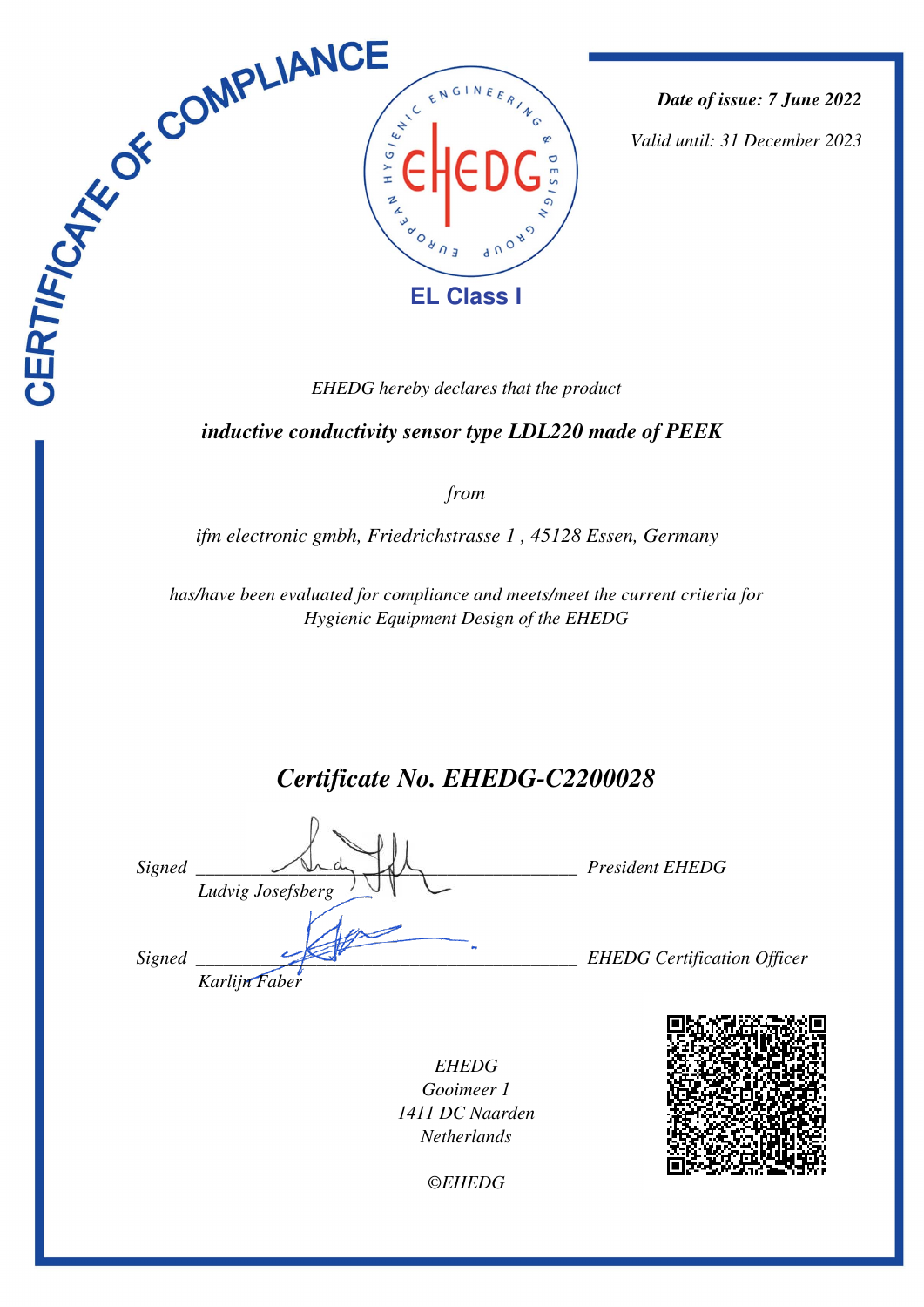### **Appendix 3**

## **EHEDG Certification – Equipment Evaluation Form**

 Design Evaluation Date: 17.08.2021 EHEDG File Number: EHEDG-R2200010 Certification Type: EL CLASS I

Applicant: ifm electronic gmbh

Equipment: inductive conductivity sensor type LDL220 made of PEEK

Other essential identification: G1/2" adapter

#### **Evaluated by:**

Name: Dr. Jürgen Hofmann

### **Approved by:**

Name: Irene Llorca Title: AEO

20006744X MARIA IRENE LLORCA (C:G46421988) Firmado digitalmente por 20006744X MARIA IRENE LLORCA (C:G46421988) Fecha: 2022.05.30 12:31:06 +02'00'

Date, Signature:

|    | Results of inspection for compliance with the EHEDG Hygienic Design Criteria.<br>Conclusion:                      |                       |   |  |
|----|-------------------------------------------------------------------------------------------------------------------|-----------------------|---|--|
|    | The equipment complies with the criteria.<br>The use of the EHEDG Certification logo is justified:                | YFS<br>MAYBE <b>☑</b> |   |  |
| 2. | Evidence for compliance provided and convincing for Certification.<br>Conclusion:                                 |                       |   |  |
|    | The equipment complies with the criteria where possible.<br>The use of the EHEDG Certification logo is justified: | YES                   | ⊠ |  |

Signature:

Signature: / Moflur en

*The original of this form will be kept by EHEDG together with the application, the inspection report, the evidence provided and any other relevant documentation, as listed on the back.*